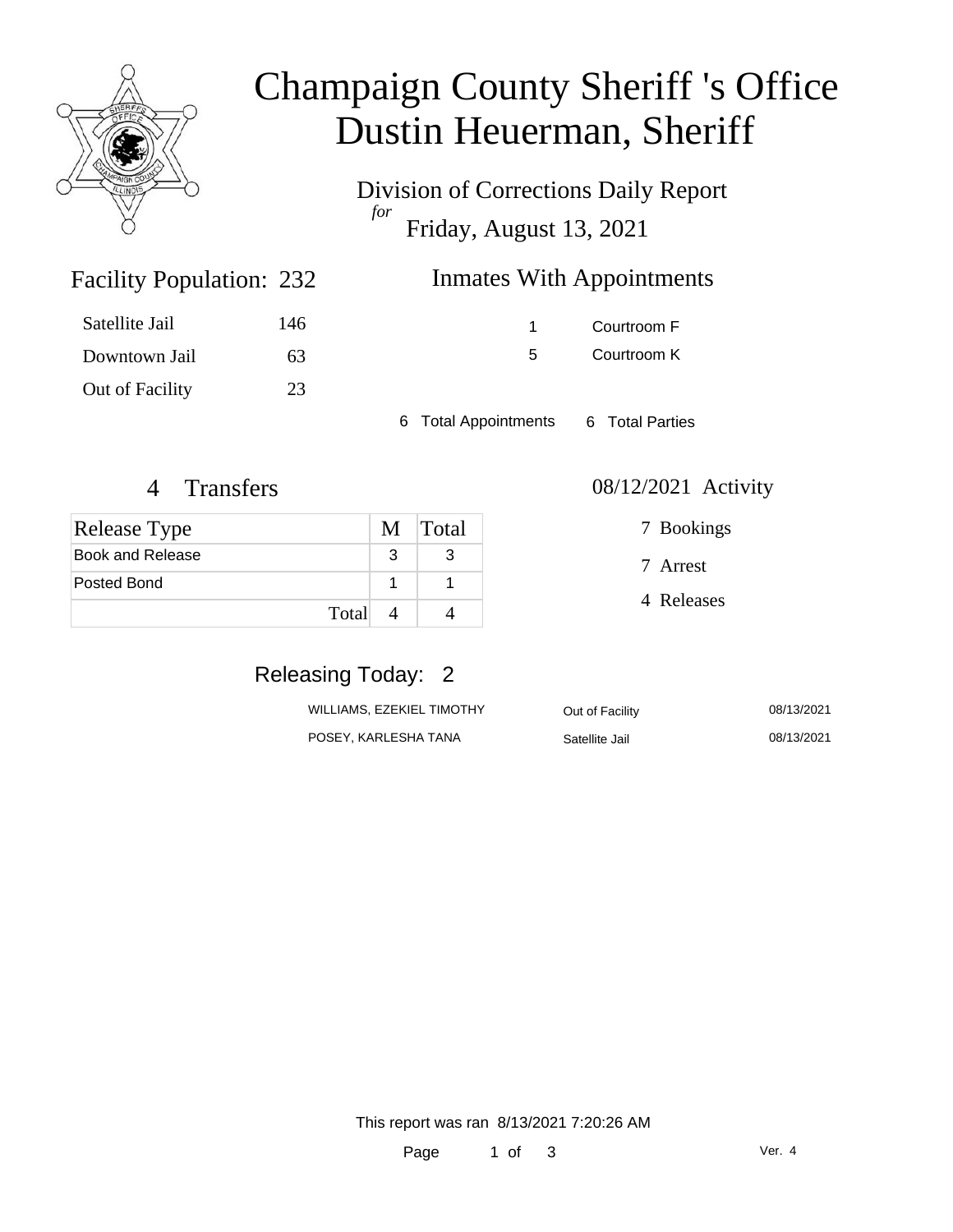

# Champaign County Sheriff 's Office Dustin Heuerman, Sheriff

Division of Corrections Daily Report *for* Friday, August 13, 2021

### Custody Status Count

- Electronic Home Dentention 21
	- Felony Arraignment 5
		- Felony Other 2
	- Felony Pre-Sentence 5
		- Felony Pre-Trial 144
	- Felony Pre-Trial DUI 1
	- Felony Sentenced CCSO 10
	- Felony Sentenced IDOC 15
		- Hold Other 4
		- Hold Sentenced IDOC 1
	- Misdemeanor Arraignment 3
		- Misdemeanor Pre-Trial 2
			- Petition to Revoke 4
			- Remanded to DHS 13
				- Traffic Pre-Trial 1
		- Traffic Sentenced CCSO 1
			- Total 232

This report was ran 8/13/2021 7:20:26 AM